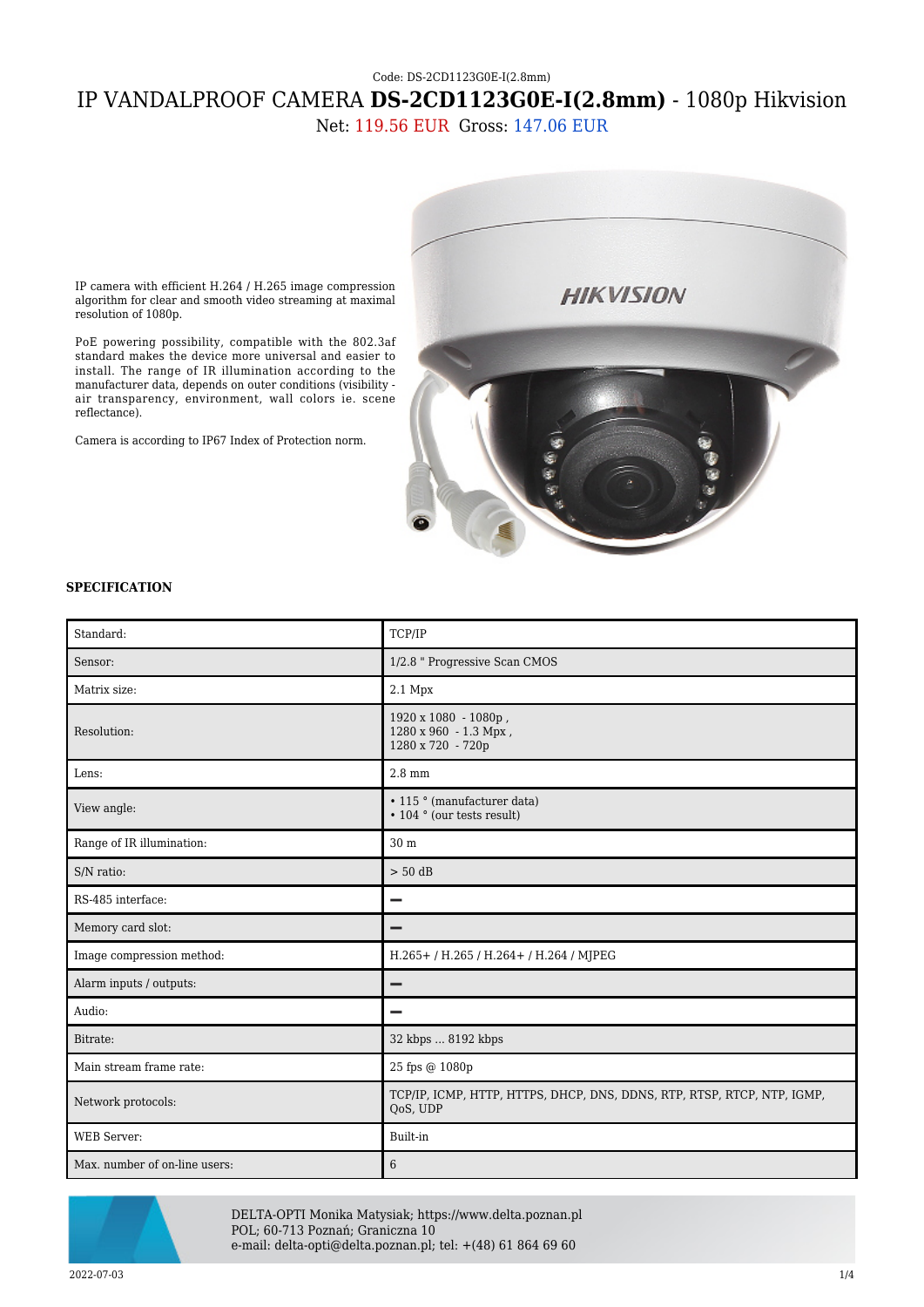| ONVIF:                         | 18.12                                                                                                                                                                                                                                                                                                                                                                                                                                       |
|--------------------------------|---------------------------------------------------------------------------------------------------------------------------------------------------------------------------------------------------------------------------------------------------------------------------------------------------------------------------------------------------------------------------------------------------------------------------------------------|
| Main features:                 | • D-WDR - Wide Dynamic Range<br>• 3D-DNR - Digital Noise Reduction<br>• Anti-Flicker - The technology eliminates the tiring eyes flickering image effect<br>• BLC - configurable Back Light Compensation<br>• Day/Night mode (color/b&w/auto)<br>• ICR - Movable InfraRed filter<br>• AGC - Automatic Gain Control<br>• Configurable Privacy Zones<br>• Motion Detection<br>• Mirror - Mirror image<br>• Sharpness - sharper image outlines |
| Mobile phones support:         | Port no.: 8000 or access by a cloud (P2P)<br>• Android: Free application iVMS-4500 or Hik-Connect<br>• iOS (iPhone): Free application <i>iVMS-4500</i> or <i>Hik-Connect</i>                                                                                                                                                                                                                                                                |
| Default admin user / password: | $admin / -$<br>The administrator password should be set at the first start                                                                                                                                                                                                                                                                                                                                                                  |
| Default IP address:            | 192.168.1.64                                                                                                                                                                                                                                                                                                                                                                                                                                |
| Web browser access ports:      | 80                                                                                                                                                                                                                                                                                                                                                                                                                                          |
| PC client access ports:        | Port no.: 8000 or access by a cloud (P2P) - iVMS-4200 application                                                                                                                                                                                                                                                                                                                                                                           |
| Mobile client access ports:    | 8000                                                                                                                                                                                                                                                                                                                                                                                                                                        |
| Port ONVIF:                    | 80                                                                                                                                                                                                                                                                                                                                                                                                                                          |
| RTSP URL:                      | • Main stream : rtsp://user:password@192.168.1.64:554/Streaming/Channels/101/<br>• Sub stream: rtsp://user.password@192.168.1.64.554/Streaming/Channels/102/                                                                                                                                                                                                                                                                                |
| Power supply:                  | $\cdot$ PoE (802.3af),<br>• 12 V DC / 410 mA                                                                                                                                                                                                                                                                                                                                                                                                |
| Power consumption:             | $\leq 6.5$ W @ PoE (802.3af)<br>$\leq$ 5 W @ 12 V DC                                                                                                                                                                                                                                                                                                                                                                                        |
| Color:                         | White                                                                                                                                                                                                                                                                                                                                                                                                                                       |
| Housing:                       | Dome - Plastic + Metal                                                                                                                                                                                                                                                                                                                                                                                                                      |
| Vandal-proof:                  | <b>IK10</b>                                                                                                                                                                                                                                                                                                                                                                                                                                 |
| "Index of Protection":         | IP67                                                                                                                                                                                                                                                                                                                                                                                                                                        |
| Operation temp:                | -30 °C  60 °C                                                                                                                                                                                                                                                                                                                                                                                                                               |
| Weight:                        | $0.4 \text{ kg}$                                                                                                                                                                                                                                                                                                                                                                                                                            |
| Dimensions:                    | Ø 111 x 83 mm                                                                                                                                                                                                                                                                                                                                                                                                                               |
| Supported languages:           | English                                                                                                                                                                                                                                                                                                                                                                                                                                     |
| Manufacturer / Brand:          | Hikvision                                                                                                                                                                                                                                                                                                                                                                                                                                   |
| SAP Code:                      | 311305195                                                                                                                                                                                                                                                                                                                                                                                                                                   |
| Guarantee:                     | 3 years                                                                                                                                                                                                                                                                                                                                                                                                                                     |

## **PRESENTATION**

Camera is out from clamping ring:

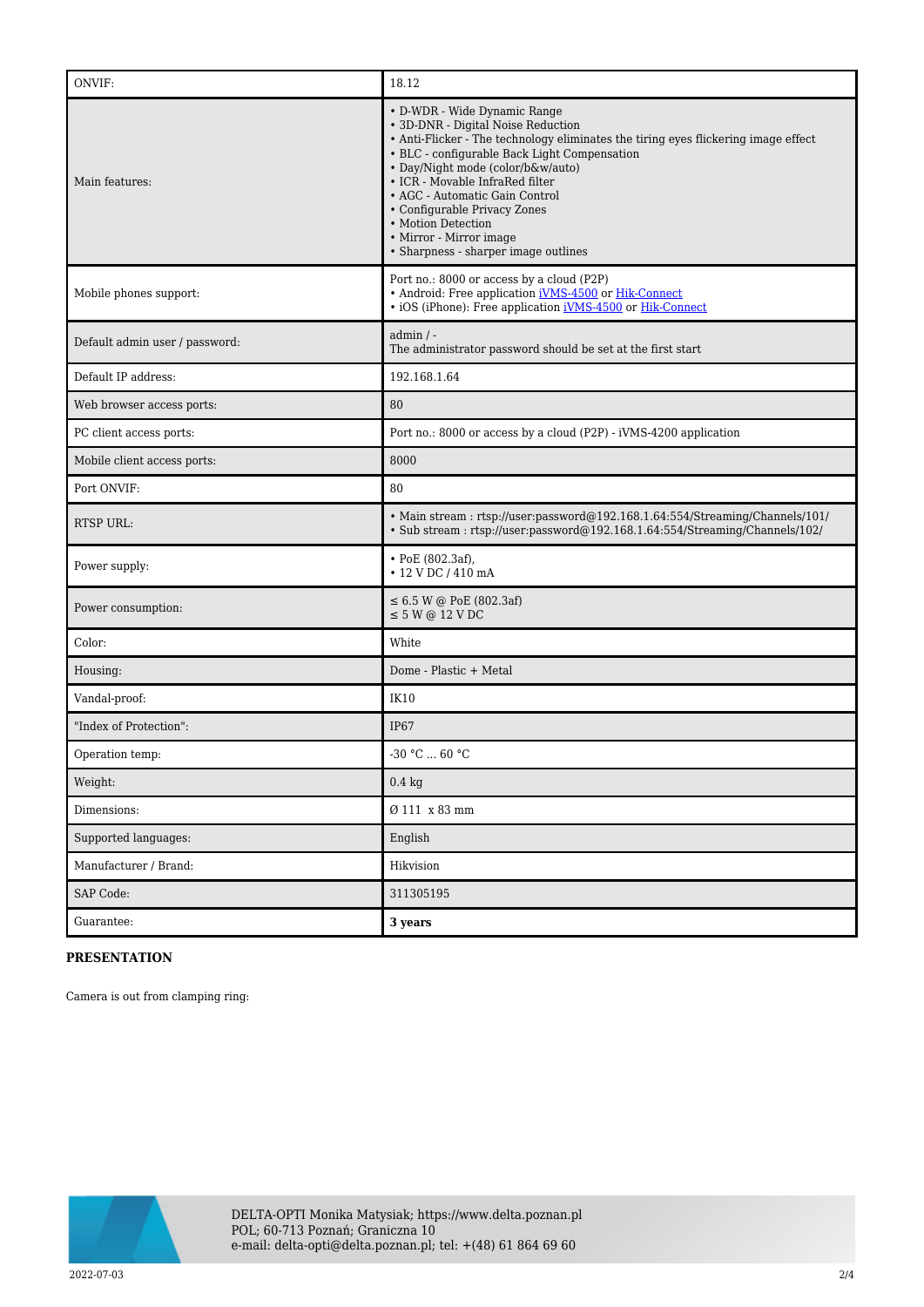

Mounting dimensions:



Dimensions:



In the kit:



DELTA-OPTI Monika Matysiak; https://www.delta.poznan.pl POL; 60-713 Poznań; Graniczna 10 e-mail: delta-opti@delta.poznan.pl; tel: +(48) 61 864 69 60

2022-07-03 3/4